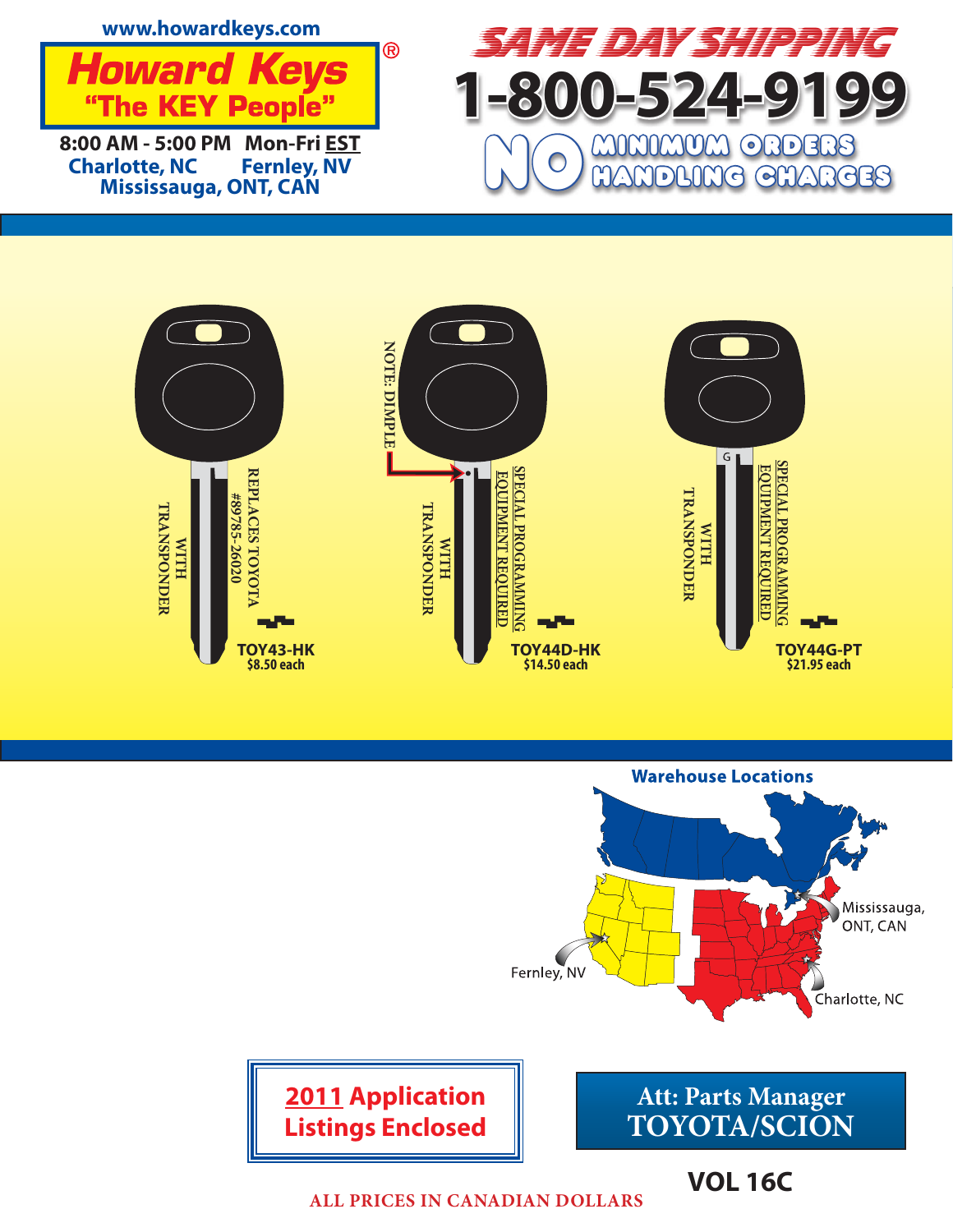| <b>TOYOTA</b>                           |                 |                    | <b>ALL METAL</b>                                                                                                                               |                                                                                | <b>PLASTIC HEAD</b>                |                                                                                                                                                                                                                                                                                                                                                                                                                                                                                                                                                                                            |                 |                                   |  |  |
|-----------------------------------------|-----------------|--------------------|------------------------------------------------------------------------------------------------------------------------------------------------|--------------------------------------------------------------------------------|------------------------------------|--------------------------------------------------------------------------------------------------------------------------------------------------------------------------------------------------------------------------------------------------------------------------------------------------------------------------------------------------------------------------------------------------------------------------------------------------------------------------------------------------------------------------------------------------------------------------------------------|-----------------|-----------------------------------|--|--|
|                                         |                 | <b>Code Series</b> | Part#                                                                                                                                          | <b>Full Box</b>                                                                | <b>Open Quantity</b><br>10 per bag | Part#                                                                                                                                                                                                                                                                                                                                                                                                                                                                                                                                                                                      | <b>Full Box</b> | <b>Open Quantity</b><br>5 per bag |  |  |
|                                         |                 | 40000-49999        |                                                                                                                                                | 50 per box                                                                     |                                    |                                                                                                                                                                                                                                                                                                                                                                                                                                                                                                                                                                                            |                 |                                   |  |  |
|                                         | 2005-2011 ALL   | 50000-69999        | OPTIONAL DEALER PROXIMITY FOB                                                                                                                  |                                                                                |                                    |                                                                                                                                                                                                                                                                                                                                                                                                                                                                                                                                                                                            |                 |                                   |  |  |
| <b>AVALON</b>                           | 2002-2005 ALL   |                    | $\blacktriangleright$ TRANSPONDER TOY44D-HK* \$14.50 each $\blacktriangleleft$<br>$\rightarrow$ TRANSPONDER TOY43-HK* \$8.50 each $\leftarrow$ |                                                                                |                                    |                                                                                                                                                                                                                                                                                                                                                                                                                                                                                                                                                                                            |                 |                                   |  |  |
|                                         | 1998-2004 ALL   | 10001-15000        | $\rightarrow$ TRANSPONDER TOY43-HK* \$8.50 each $\leftarrow$                                                                                   |                                                                                |                                    |                                                                                                                                                                                                                                                                                                                                                                                                                                                                                                                                                                                            |                 |                                   |  |  |
|                                         | 1995-2004 ALL   | 10001-15000        | <b>TR47</b>                                                                                                                                    | .60 each                                                                       | .70 each                           |                                                                                                                                                                                                                                                                                                                                                                                                                                                                                                                                                                                            |                 | 1.05 each                         |  |  |
|                                         | 2007-2011 ALL   | 40000-49999        |                                                                                                                                                |                                                                                |                                    |                                                                                                                                                                                                                                                                                                                                                                                                                                                                                                                                                                                            |                 |                                   |  |  |
|                                         | 2011<br>ALL     | 50000-69999        |                                                                                                                                                | $\blacktriangleright$ TRANSPONDER TOY44G-PT* \$21.95 each $\blacktriangleleft$ |                                    |                                                                                                                                                                                                                                                                                                                                                                                                                                                                                                                                                                                            |                 |                                   |  |  |
|                                         | 2003-2011 ALL   | 50000-69999        | TRANSPONDER TOY44D-HK* \$14.50 each $\blacktriangleleft$                                                                                       |                                                                                |                                    |                                                                                                                                                                                                                                                                                                                                                                                                                                                                                                                                                                                            |                 |                                   |  |  |
|                                         |                 |                    |                                                                                                                                                |                                                                                |                                    |                                                                                                                                                                                                                                                                                                                                                                                                                                                                                                                                                                                            |                 |                                   |  |  |
| <b>CAMRY</b>                            | 2002-2006 ALL   | 50000-69999        | <b>TR47</b>                                                                                                                                    | .60 each                                                                       | .70 each                           | <b>TR47-P</b>                                                                                                                                                                                                                                                                                                                                                                                                                                                                                                                                                                              | .90 each        | 1.05 each                         |  |  |
|                                         |                 |                    |                                                                                                                                                |                                                                                |                                    |                                                                                                                                                                                                                                                                                                                                                                                                                                                                                                                                                                                            |                 |                                   |  |  |
|                                         | 1998-2002 ALL   | 10001-15000        | <b>TR47</b>                                                                                                                                    | .60 each                                                                       | .70 each                           | <b>TR47-P</b>                                                                                                                                                                                                                                                                                                                                                                                                                                                                                                                                                                              | .90 each        | 1.05 each                         |  |  |
|                                         | 1992-1997 ALL   |                    | <b>TR47</b>                                                                                                                                    | .60 each                                                                       | .70 each                           | <b>TR47-P</b>                                                                                                                                                                                                                                                                                                                                                                                                                                                                                                                                                                              | .90 each        | 1.05 each                         |  |  |
|                                         | '92-'97 VALET   | 10001-15000        | <b>TR50</b>                                                                                                                                    | 1.20 each                                                                      | 1.30 each                          |                                                                                                                                                                                                                                                                                                                                                                                                                                                                                                                                                                                            |                 |                                   |  |  |
| <b>CAMRY HYBRID</b>                     | 2007<br>ALL     | 40000-49999        |                                                                                                                                                |                                                                                |                                    |                                                                                                                                                                                                                                                                                                                                                                                                                                                                                                                                                                                            |                 |                                   |  |  |
|                                         | 1994-1999 ALL   | 10001-15000        | <b>TR47</b>                                                                                                                                    | .60 each                                                                       | .70 each                           | <b>TR47-P</b>                                                                                                                                                                                                                                                                                                                                                                                                                                                                                                                                                                              | .90 each        | 1.05 each                         |  |  |
| <b>CELICA</b>                           | '94-'99 VALET   |                    | <b>TR50</b>                                                                                                                                    | 1.20 each                                                                      | 1.30 each                          |                                                                                                                                                                                                                                                                                                                                                                                                                                                                                                                                                                                            |                 |                                   |  |  |
| <b>CONVERTIBLE</b>                      | 1990-1993 ALL   | P1-P2000           | TR44 †                                                                                                                                         | .65 each                                                                       | .75 each                           | TR44-P +                                                                                                                                                                                                                                                                                                                                                                                                                                                                                                                                                                                   | .90 each        | 1.05 each                         |  |  |
|                                         | '90-'93 VALET   |                    | <b>TR48</b>                                                                                                                                    | 1.25 each                                                                      | 1.35 each                          |                                                                                                                                                                                                                                                                                                                                                                                                                                                                                                                                                                                            |                 |                                   |  |  |
| <b>CELICA COUPE</b>                     | 1990-2005 ALL   | 10001-15000        | <b>TR47</b>                                                                                                                                    | .60 each                                                                       | .70 each                           | <b>TR47-P</b>                                                                                                                                                                                                                                                                                                                                                                                                                                                                                                                                                                              | .90 each        | 1.05 each                         |  |  |
| <b>CELICA LIFTBACK</b>                  | 1991-1993 ALL   | S1-S2878           | TR46**                                                                                                                                         | .65 each                                                                       | .75 each                           | TR46-P**                                                                                                                                                                                                                                                                                                                                                                                                                                                                                                                                                                                   | .90 each        | 1.05 each                         |  |  |
|                                         | MID '10-'11 ALL | 50000-69999        | $\rightarrow$ TRANSPONDER TOY44G-PT* \$21.95 each $\leftarrow$                                                                                 |                                                                                |                                    |                                                                                                                                                                                                                                                                                                                                                                                                                                                                                                                                                                                            |                 |                                   |  |  |
|                                         | '05-MID '10 ALL | 50000-69999        | TRANSPONDER TOY44D-HK* \$14.50 each                                                                                                            |                                                                                |                                    |                                                                                                                                                                                                                                                                                                                                                                                                                                                                                                                                                                                            |                 |                                   |  |  |
| <b>COROLLA</b>                          | 2002-2004 ALL   | 50000-69999        | <b>TR47</b>                                                                                                                                    | .60 each                                                                       | .70 each                           | <b>TR47-P</b>                                                                                                                                                                                                                                                                                                                                                                                                                                                                                                                                                                              | .90 each        | 1.05 each                         |  |  |
|                                         | 1993-2001 ALL   | 10001-15000        | <b>TR47</b>                                                                                                                                    | .60 each                                                                       | .70 each                           | <b>TR47-P</b>                                                                                                                                                                                                                                                                                                                                                                                                                                                                                                                                                                              | .90 each        | 1.05 each                         |  |  |
|                                         | '93-'01 VALET   |                    | <b>TR50</b>                                                                                                                                    | 1.20 each                                                                      | 1.30 each                          | 25 per box<br><b>TR47-P</b><br>.90 each<br>→ OPTIONAL DEALER PROXIMITY FOB ←<br>$\rightarrow$ TRANSPONDER TOY43-HK* \$8.50 each $\leftarrow$<br>$\rightarrow$ TRANSPONDER TOY43-HK* \$8.50 each $\leftarrow$<br>$\rightarrow$ TRANSPONDER TOY44D-HK* \$14.50 each $\rightarrow$<br>TR44-P †<br><b>TR40-P +</b><br>.80 each<br><b>TR53-P</b><br>.95 each<br><b>TR40-P</b> †<br>.80 each<br><b>TR47-P</b><br>.90 each<br><b>TR40-P</b> †<br>.80 each<br><b>TR47-P</b><br>.90 each<br>TRANSPONDER TOY44D-HK* \$14.50 each<br><b>TR47-P</b><br>.90 each<br>Terms of Sale: Net F.O.B. Warehouse |                 |                                   |  |  |
|                                         | 1991-1992 ALL   | G1-G2377           | TR44 †                                                                                                                                         | .65 each                                                                       | .75 each                           |                                                                                                                                                                                                                                                                                                                                                                                                                                                                                                                                                                                            | .90 each        | 1.05 each                         |  |  |
| COROLLA SEDAN,                          | '91-'92 VALET   |                    | <b>TR48</b>                                                                                                                                    | $1.25$ each                                                                    | 1.35 each                          |                                                                                                                                                                                                                                                                                                                                                                                                                                                                                                                                                                                            |                 |                                   |  |  |
| <b>COUPE, HARD TOP</b>                  | 1988-1990 ALL   | G1-G2377           | <b>TR40+</b>                                                                                                                                   | .70 each                                                                       | .80 each                           |                                                                                                                                                                                                                                                                                                                                                                                                                                                                                                                                                                                            |                 | .95 each                          |  |  |
|                                         | '88-'90 VALET   |                    | <b>TR48</b>                                                                                                                                    | 1.25 each                                                                      | 1.35 each                          |                                                                                                                                                                                                                                                                                                                                                                                                                                                                                                                                                                                            |                 |                                   |  |  |
| COROLLA WAGON,                          | 1993-1998 ALL   | N1-N2000           | <b>TR53</b>                                                                                                                                    | .50 each                                                                       | .60 each                           |                                                                                                                                                                                                                                                                                                                                                                                                                                                                                                                                                                                            |                 | 1.10 each                         |  |  |
| <b>STATION WAGON 2WD</b>                | 1981-1987 ALL   | G1-G2377           | TR40 †                                                                                                                                         | .70 each                                                                       | .80 each                           |                                                                                                                                                                                                                                                                                                                                                                                                                                                                                                                                                                                            |                 | .95 each                          |  |  |
| <b>ECHO</b>                             | 2003-2005 ALL   | 50000-69999        | <b>TR47</b>                                                                                                                                    | .60 each                                                                       | .70 each                           |                                                                                                                                                                                                                                                                                                                                                                                                                                                                                                                                                                                            |                 | 1.05 each                         |  |  |
|                                         | 2000-2002 ALL   | P1-P2390           | <b>TR40 †</b>                                                                                                                                  | .70 each                                                                       | .80 each                           |                                                                                                                                                                                                                                                                                                                                                                                                                                                                                                                                                                                            |                 | .95 each                          |  |  |
|                                         | 2010-2011 ALL   | 50000-69999        | TRANSPONDER TOY44G-PT* \$21.95 each                                                                                                            |                                                                                |                                    |                                                                                                                                                                                                                                                                                                                                                                                                                                                                                                                                                                                            |                 |                                   |  |  |
| <b>FJ CRUISER</b>                       | 2006-2010 ALL   | 50000-69999        | $\blacktriangleright$ TRANSPONDER TOY44D-HK* \$14.50 each $\blacktriangleleft$                                                                 |                                                                                |                                    |                                                                                                                                                                                                                                                                                                                                                                                                                                                                                                                                                                                            |                 |                                   |  |  |
|                                         | 2006-2007 ALL   | 50000-69999        | <b>TR47</b>                                                                                                                                    | .60 each                                                                       | .70 each                           |                                                                                                                                                                                                                                                                                                                                                                                                                                                                                                                                                                                            |                 | <b>1.05</b> each                  |  |  |
| <b>MATRIX</b>                           | 2005-2010 ALL   | 50000-69999        |                                                                                                                                                |                                                                                |                                    |                                                                                                                                                                                                                                                                                                                                                                                                                                                                                                                                                                                            |                 |                                   |  |  |
|                                         | 2003-2004 ALL   | 50000-69999        | <b>TR47</b>                                                                                                                                    | .60 each                                                                       | .70 each                           |                                                                                                                                                                                                                                                                                                                                                                                                                                                                                                                                                                                            |                 | 1.05 each                         |  |  |
| *For Test/Service Key Use TR47 & TR47-P |                 |                    | Prices subject to change.                                                                                                                      |                                                                                |                                    |                                                                                                                                                                                                                                                                                                                                                                                                                                                                                                                                                                                            |                 |                                   |  |  |

**†** In most cases, TR40 and TR44 can be used in place of each other.

**In the attached charts, we have listed the most common applications. We believe the applications shown are accurate. However, due to possible production changes and crossover model years, we can not guarantee them. If you have any questions or need an application not listed, please call our office.**

**Howard Keys** 

2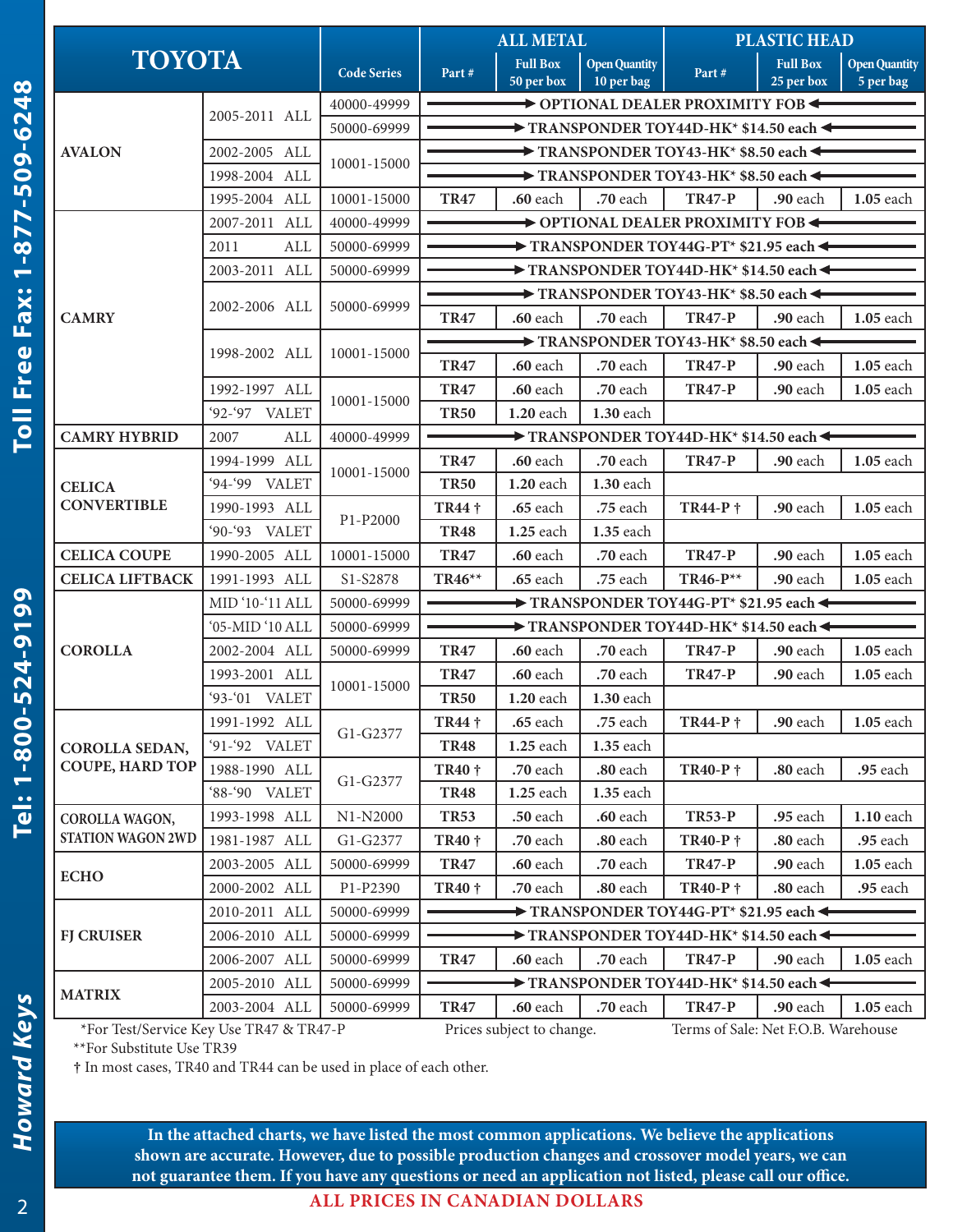|                                                |               |                    | <b>ALL METAL</b>                                                                |                                                         | <b>PLASTIC HEAD</b>                |                                                                                |                               |                                   |  |  |
|------------------------------------------------|---------------|--------------------|---------------------------------------------------------------------------------|---------------------------------------------------------|------------------------------------|--------------------------------------------------------------------------------|-------------------------------|-----------------------------------|--|--|
| <b>TOYOTA</b>                                  |               | <b>Code Series</b> | Part#                                                                           | <b>Full Box</b><br>$\overline{50}$ per $\overline{box}$ | <b>Open Quantity</b><br>10 per bag | Part#                                                                          | <b>Full Box</b><br>25 per box | <b>Open Quantity</b><br>5 per bag |  |  |
| <b>MR2 SPYDER</b>                              | 2001-2005 ALL | P1-P2390           |                                                                                 |                                                         |                                    | $\rightarrow$ TRANSPONDER TOY57-PT*** \$15.50 each $\leftarrow$                |                               |                                   |  |  |
| MR <sub>2</sub>                                | 1991-1995 ALL | P1-P2390           | <b>TR40</b> †                                                                   | .70 each                                                | $.80$ each                         | <b>TR40-P</b> †                                                                | .80 each                      | .95 each                          |  |  |
| <b>PASEO</b>                                   | 1992-1998 ALL | S1-S2878           | TR46**                                                                          | .65 each                                                | .75 each                           | TR46-P**                                                                       | .90 each                      | 1.05 each                         |  |  |
|                                                | 2009-2011 ALL | 40000-49999        | $\rightarrow$ DEALER PROXIMITY FOB $\leftarrow$                                 |                                                         |                                    |                                                                                |                               |                                   |  |  |
| <b>PRIUS</b>                                   | 2004-2008 ALL | 50000-69999        |                                                                                 |                                                         |                                    | $\rightarrow$ TRANSPONDER TOY44D-HK* \$14.50 each $\leftarrow$                 |                               |                                   |  |  |
|                                                | 2001-2003 ALL | 10001-15000        |                                                                                 |                                                         |                                    | $\rightarrow$ TRANSPONDER TOY43-HK* \$8.50 each $\leftarrow$                   |                               |                                   |  |  |
|                                                | 2004-2010 ALL | 50000-69999        | $\blacktriangleright$ TRANSPONDER TOY44D-HK* \$14.50 each $\blacktriangleleft$  |                                                         |                                    |                                                                                |                               |                                   |  |  |
|                                                | 2002-2003 ALL | 50000-69999        | $\rightarrow$ TRANSPONDER TOY43-HK* \$8.50 each $\leftarrow$                    |                                                         |                                    |                                                                                |                               |                                   |  |  |
| <b>SOLARA</b>                                  | 2002-2006 ALL | 50000-69999        | <b>TR47</b>                                                                     | .60 each                                                | $.70$ each                         | <b>TR47-P</b>                                                                  | .90 each                      | <b>1.05</b> each                  |  |  |
|                                                | 1998-2003 ALL | 10001-15000        |                                                                                 |                                                         |                                    | $\rightarrow$ TRANSPONDER TOY43-HK* \$8.50 each $\leftarrow$                   |                               |                                   |  |  |
|                                                | 1999-2001 ALL | 10001-15000        | <b>TR47</b>                                                                     | <b>.60</b> each                                         | $.70$ each                         | <b>TR47-P</b>                                                                  | <b>.90</b> each               | <b>1.05</b> each                  |  |  |
|                                                | 1993-1999 ALL |                    | <b>TR47</b>                                                                     | .60 each                                                | $.70$ each                         | <b>TR47-P</b>                                                                  | .90 each                      | 1.05 each                         |  |  |
| <b>SUPRA</b>                                   | '93-'99 VALET | 10001-15000        | <b>TR50</b>                                                                     | 1.20 each                                               | 1.30 each                          |                                                                                |                               |                                   |  |  |
| <b>TERCEL, TERCEL SEDAN</b><br>& STATION WAGON | 1991-1998 ALL | S1-S2878           | $TR46**$                                                                        | <b>.65</b> each                                         | .75 each                           | $TR46-P^{**}$                                                                  | .90 each                      | 1.05 each                         |  |  |
| <b>VENZA W/PROX</b>                            | 2009-2011 ALL | 40000-49999        |                                                                                 |                                                         |                                    | OPTIONAL DEALER PROXIMITY FOB                                                  |                               |                                   |  |  |
| <b>VENZA</b>                                   | 2010-2011 ALL | 50000-69999        | $\rightarrow$ TRANSPONDER TOY44G-PT* \$21.95 each $\leftarrow$                  |                                                         |                                    |                                                                                |                               |                                   |  |  |
| (REG. IGNITION)                                | 2007-2010 ALL | 50000-69999        | $\blacktriangleright$ TRANSPONDER TOY44D-HK* \$14.50 each $\blacktriangleright$ |                                                         |                                    |                                                                                |                               |                                   |  |  |
|                                                | 2007-2011 ALL | 50000-69999        |                                                                                 |                                                         |                                    | $\blacktriangleright$ TRANSPONDER TOY44D-HK* \$14.50 each $\blacktriangleleft$ |                               |                                   |  |  |
| <b>YARIS</b>                                   |               |                    | <b>TR47</b>                                                                     | $.60$ each                                              | .70 each                           | <b>TR47-P</b>                                                                  | .90 each                      | 1.05 each                         |  |  |
| <b>4RUNNER W/PROX</b>                          | 2010-2011 ALL | 40000-49999        | $\rightarrow$ OPTIONAL DEALER PROXIMITY FOB $\leftarrow$                        |                                                         |                                    |                                                                                |                               |                                   |  |  |
|                                                | 2010-2011 ALL | 50000-69999        | $\rightarrow$ TRANSPONDER TOY44G-PT* \$21.95 each $\leftarrow$                  |                                                         |                                    |                                                                                |                               |                                   |  |  |
|                                                | 2003-2010 ALL | 50000-69999        | TRANSPONDER TOY44D-HK* \$14.50 each                                             |                                                         |                                    |                                                                                |                               |                                   |  |  |
| <b>4RUNNER</b><br>(REG. IGNITION)              | 1999-2002 ALL | 10001-15000        | $\rightarrow$ TRANSPONDER TOY43-HK* \$8.50 each $\leftarrow$                    |                                                         |                                    |                                                                                |                               |                                   |  |  |
|                                                | 1996-2002 ALL |                    | <b>TR47</b>                                                                     | $.60$ each                                              | $.70$ each                         | <b>TR47-P</b>                                                                  | .90 each                      | <b>1.05</b> each                  |  |  |
|                                                | '96-'02 VALET | 10001-15000        | <b>TR50</b>                                                                     | 1.20 each                                               | 1.30 each                          |                                                                                |                               |                                   |  |  |
| <b>HIGHLANDER W/PROX  </b>                     | 2008-2010 ALL | 40000-49999        | $\sim$<br>→ OPTIONAL DEALER PROXIMITY FOB ←                                     |                                                         |                                    |                                                                                |                               |                                   |  |  |
|                                                | 2004-2010 ALL | 50000-69999        | $\blacktriangleright$ TRANSPONDER TOY44D-HK* \$14.50 each $\blacktriangleleft$  |                                                         |                                    |                                                                                |                               |                                   |  |  |
| <b>HIGHLANDER</b>                              | 2004-2007 ALL | 50000-69999        | .70 each<br><b>TR47-P</b><br><b>TR47</b><br>.60 each<br>.90 each                |                                                         |                                    |                                                                                |                               | <b>1.05</b> each                  |  |  |
| (REG. IGNITION)                                |               | 50000-69999        |                                                                                 |                                                         |                                    | $\rightarrow$ TRANSPONDER TOY43-HK* \$8.50 each $\leftarrow$                   |                               |                                   |  |  |
|                                                | 2001-2003 ALL |                    | <b>TR47</b>                                                                     | .60 each                                                | .70 each                           | <b>TR47-P</b>                                                                  | .90 each                      | 1.05 each                         |  |  |
|                                                | 2009-2011 ALL | 40000-49999        | $\rightarrow$ DEALER PROXIMITY FOB $\leftarrow$                                 |                                                         |                                    |                                                                                |                               |                                   |  |  |
| <b>LAND CRUISER</b>                            | 2003-2008 ALL | 10001-15000        | $\rightarrow$ TRANSPONDER TOY44D-HK* \$14.50 each $\leftarrow$                  |                                                         |                                    |                                                                                |                               |                                   |  |  |
|                                                | 1998-2002 ALL | 10001-15000        | $\rightarrow$ TRANSPONDER TOY43-HK* \$8.50 each $\rightarrow$                   |                                                         |                                    |                                                                                |                               |                                   |  |  |
| <b>RAV4 W/PROX</b>                             | 2009-2011 ALL | 40000-49999        |                                                                                 |                                                         |                                    | OPTIONAL DEALER PROXIMITY FOB                                                  |                               |                                   |  |  |
|                                                | 2010-2011 ALL | 50000-69999        | $\blacktriangleright$ TRANSPONDER TOY44G-PT* \$21.95 each $\blacktriangleleft$  |                                                         |                                    |                                                                                |                               |                                   |  |  |
|                                                | 2003-2010 ALL | 50000-69999        | TRANSPONDER TOY44D-HK* \$14.50 each <                                           |                                                         |                                    |                                                                                |                               |                                   |  |  |
| RAV4                                           | 2001-2005 ALL |                    | <b>TR47</b>                                                                     | .60 each                                                | .70 each                           | <b>TR47-P</b>                                                                  | .90 each                      | 1.05 each                         |  |  |
|                                                | '01-'05 VALET | 10001-15000        | <b>TR50</b>                                                                     | 1.20 each                                               | 1.30 each                          |                                                                                |                               |                                   |  |  |
|                                                | 1994-2000 ALL | 10001-15000        | <b>TR47</b>                                                                     | .60 each                                                | .70 each                           | <b>TR47-P</b>                                                                  | .90 each                      | 1.05 each                         |  |  |
|                                                | 2011<br>ALL   | 50000-69999        |                                                                                 |                                                         |                                    | $\rightarrow$ TRANSPONDER TOY44G-PT* \$21.95 each $\leftarrow$                 |                               |                                   |  |  |
| <b>SEQUOIA</b>                                 | 2003-2010 ALL | 50000-69999        |                                                                                 |                                                         |                                    | $\rightarrow$ TRANSPONDER TOY44D-HK* \$14.50 each $\leftarrow$                 |                               |                                   |  |  |
|                                                | 2001-2002 ALL | 10001-15000        | $\rightarrow$ TRANSPONDER TOY43-HK* \$8.50 each $\rightarrow$                   |                                                         |                                    |                                                                                |                               |                                   |  |  |
| *For Test/Service Key Use TR47 & TR47-P        |               |                    |                                                                                 | Prices subject to change.                               |                                    | Terms of Sale: Net F.O.B. Warehouse                                            |                               |                                   |  |  |

\*\*For Substitute Use TR39

\*\*\*For Test/Service Key Use TR44

**†** In most cases, TR40 and TR44 can be used in place of each other.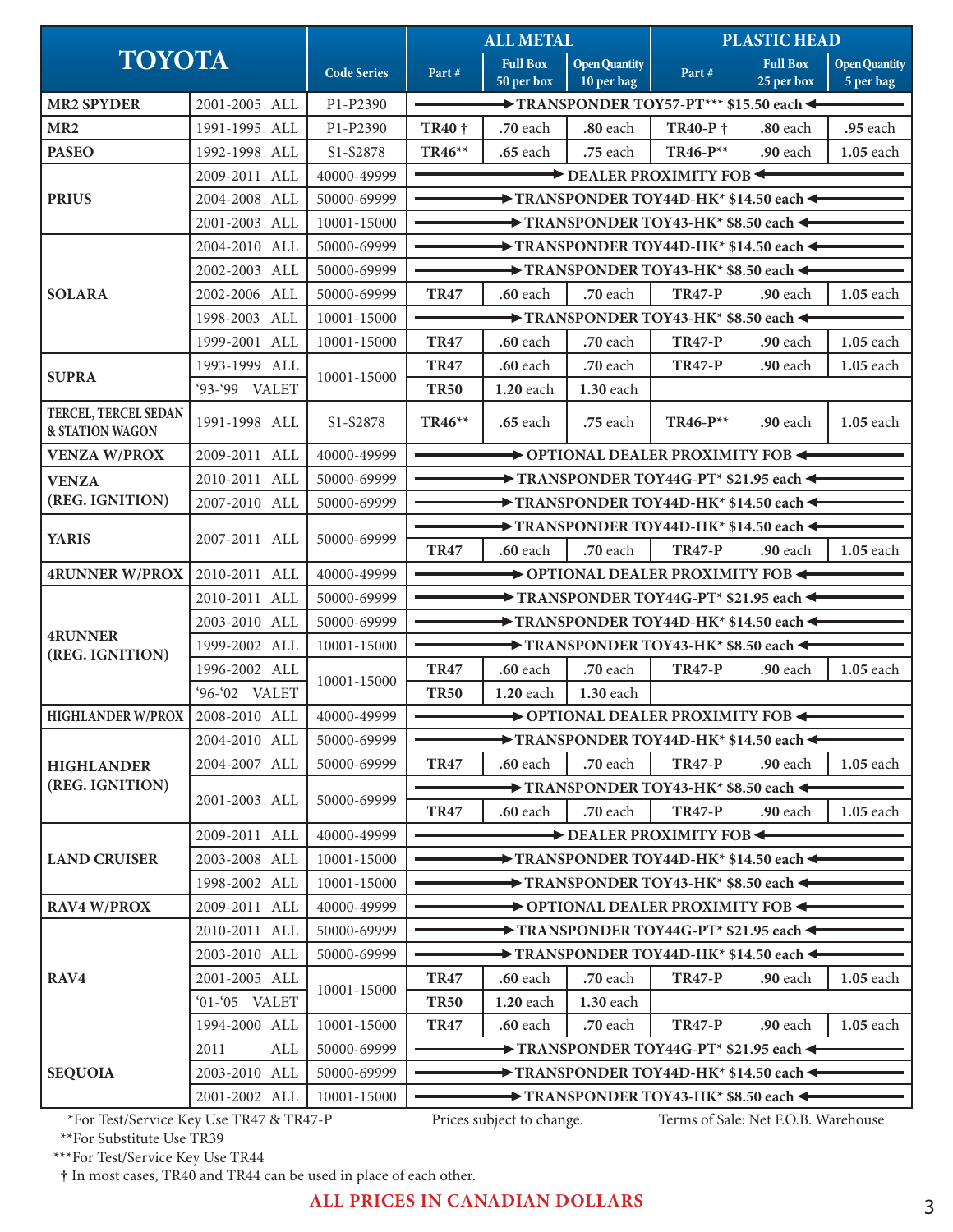|                                         |               |     | <b>ALL METAL</b>                                                 |                                                                                 |                                                                           | <b>PLASTIC HEAD</b>                |                               |                               |                                   |  |
|-----------------------------------------|---------------|-----|------------------------------------------------------------------|---------------------------------------------------------------------------------|---------------------------------------------------------------------------|------------------------------------|-------------------------------|-------------------------------|-----------------------------------|--|
| <b>TOYOTA</b>                           |               |     | <b>Code Series</b>                                               | Part#                                                                           | <b>Full Box</b><br>50 per box                                             | <b>Open Quantity</b><br>10 per bag | Part#                         | <b>Full Box</b><br>25 per box | <b>Open Quantity</b><br>5 per bag |  |
| <b>SIENNA W/PROX</b>                    | 2011          | ALL | 40000-49999                                                      |                                                                                 |                                                                           |                                    | OPTIONAL DEALER PROXIMITY FOB |                               |                                   |  |
|                                         | 2010-2011     | ALL | 50000-69999                                                      | $\blacktriangleright$ TRANSPONDER TOY44G-PT* \$21.95 each $\blacktriangleleft$  |                                                                           |                                    |                               |                               |                                   |  |
| <b>SIENNA VAN</b>                       | 2004-2010 ALL |     |                                                                  |                                                                                 | $\blacktriangleright$ TRANSPONDER TOY44D-HK* \$14.50 each $\blacklozenge$ |                                    |                               |                               |                                   |  |
|                                         |               |     | 50000-69999                                                      | <b>TR47</b>                                                                     | $.60$ each                                                                | <b>.70</b> each                    | <b>TR47-P</b>                 | <b>.90</b> each               | 1.05 each                         |  |
|                                         | 1998-2003 ALL |     | 10001-15000                                                      | $\rightarrow$ TRANSPONDER TOY43-HK* \$8.50 each $\triangleleft$                 |                                                                           |                                    |                               |                               |                                   |  |
|                                         |               |     |                                                                  | <b>TR47</b>                                                                     | .60 each                                                                  | .70 each                           | <b>TR47-P</b>                 | <b>.90</b> each               | 1.05 each                         |  |
|                                         | 2011          | ALL | 50000-69999                                                      | $\blacktriangleright$ TRANSPONDER TOY44G-PT* \$21.95 each $\blacktriangleleft$  |                                                                           |                                    |                               |                               |                                   |  |
| <b>TACOMA</b>                           | 2005-2010     | ALL | 50000-69999                                                      | $\blacktriangleright$ TRANSPONDER TOY44D-HK* \$14.50 each $\blacktriangleleft$  |                                                                           |                                    |                               |                               |                                   |  |
|                                         | 1995-2006 ALL |     | 10001-15000                                                      | <b>TR47</b>                                                                     | <b>.60</b> each                                                           | <b>.70</b> each                    | <b>TR47-P</b>                 | <b>.90</b> each               | 1.05 each                         |  |
|                                         | 2010-2011 ALL |     | 50000-69999                                                      | $\blacktriangleright$ TRANSPONDER TOY44G-PT* \$21.95 each $\blacktriangleleft$  |                                                                           |                                    |                               |                               |                                   |  |
|                                         | 2007-2010 ALL |     | 50000-69999                                                      | $\blacktriangleright$ TRANSPONDER TOY44D-HK* \$14.50 each $\blacktriangleright$ |                                                                           |                                    |                               |                               |                                   |  |
| <b>TUNDRA</b>                           | 2004-2010 ALL |     | 50000-69999                                                      | <b>TR47</b>                                                                     | <b>.60</b> each                                                           | <b>.70</b> each                    | <b>TR47-P</b>                 | <b>.90</b> each               | $1.05$ each                       |  |
|                                         | 2000-2003 ALL |     | 10001-15000                                                      | <b>TR47</b>                                                                     | <b>.60</b> each                                                           | .70 each                           | <b>TR47-P</b>                 | <b>.90</b> each               | $1.05$ each                       |  |
| *For Test/Service Key Use TR47 & TR47-P |               |     | Terms of Sale: Net F.O.B. Warehouse<br>Prices subject to change. |                                                                                 |                                                                           |                                    |                               |                               |                                   |  |

| <b>SCION</b> |               |                    | <b>ALL METAL</b> |                                                                                |                                    | <b>PLASTIC HEAD</b> |                               |                                                                                |             |  |  |
|--------------|---------------|--------------------|------------------|--------------------------------------------------------------------------------|------------------------------------|---------------------|-------------------------------|--------------------------------------------------------------------------------|-------------|--|--|
|              |               | <b>Code Series</b> | Part#            | <b>Full Box</b><br>50 per box                                                  | <b>Open Quantity</b><br>10 per bag | Part#               | <b>Full Box</b><br>25 per box | <b>Open Quantity</b><br>5 per bag                                              |             |  |  |
|              | 2011          | ALL                | 50000-69999      | TRANSPONDER TOY44G-PT* \$21.95 each <                                          |                                    |                     |                               |                                                                                |             |  |  |
| tC           | 2005-2010 ALL |                    | 50000-69999      |                                                                                |                                    |                     |                               | $\blacktriangleright$ TRANSPONDER TOY44D-HK* \$14.50 each $\blacktriangleleft$ |             |  |  |
| xA           | 2004-2007     | ALL                | 50000-69999      | $\rightarrow$ TRANSPONDER TOY44D-HK* \$14.50 each $\rightarrow$                |                                    |                     |                               |                                                                                |             |  |  |
|              |               |                    |                  | <b>TR47</b>                                                                    | <b>.60</b> each                    | $.70$ each          | <b>TR47-P</b>                 | $.90$ each                                                                     | $1.05$ each |  |  |
|              | 2004-2011 ALL |                    | 50000-69999      | <b>TR47</b>                                                                    | <b>.60</b> each                    | $.70$ each          | <b>TR47-P</b>                 | <b>.90</b> each                                                                | $1.05$ each |  |  |
| xB           | 2004-2008     | ALL                | 50000-69999      | $\blacktriangleright$ TRANSPONDER TOY44D-HK* \$14.50 each $\blacktriangleleft$ |                                    |                     |                               |                                                                                |             |  |  |
| xD           | 2008-2011     | ALL                | 50000-69999      | <b>TR47</b>                                                                    | <b>.60</b> each                    | $.70$ each          | <b>TR47-P</b>                 | <b>.90</b> each                                                                | $1.05$ each |  |  |
|              | 2008          | ALL                | 50000-69999      | $\blacktriangleright$ TRANSPONDER TOY44D-HK* \$14.50 each $\blacktriangleleft$ |                                    |                     |                               |                                                                                |             |  |  |
|              |               |                    |                  |                                                                                |                                    |                     |                               |                                                                                |             |  |  |

\*For Test/Service Key Use TR47 & TR47-P Prices subject to change. Terms of Sale: Net F.O.B. Warehouse



## **ALL PRICES IN CANADIAN DOLLARS**

**Howard Keys** 

*Howard Keys* **Tel: 1-800-524-9199 Toll Free Fax: 1-877-509-6248**

Tel: 1-800-524-9199

Toll Free Fax: 1-877-509-6248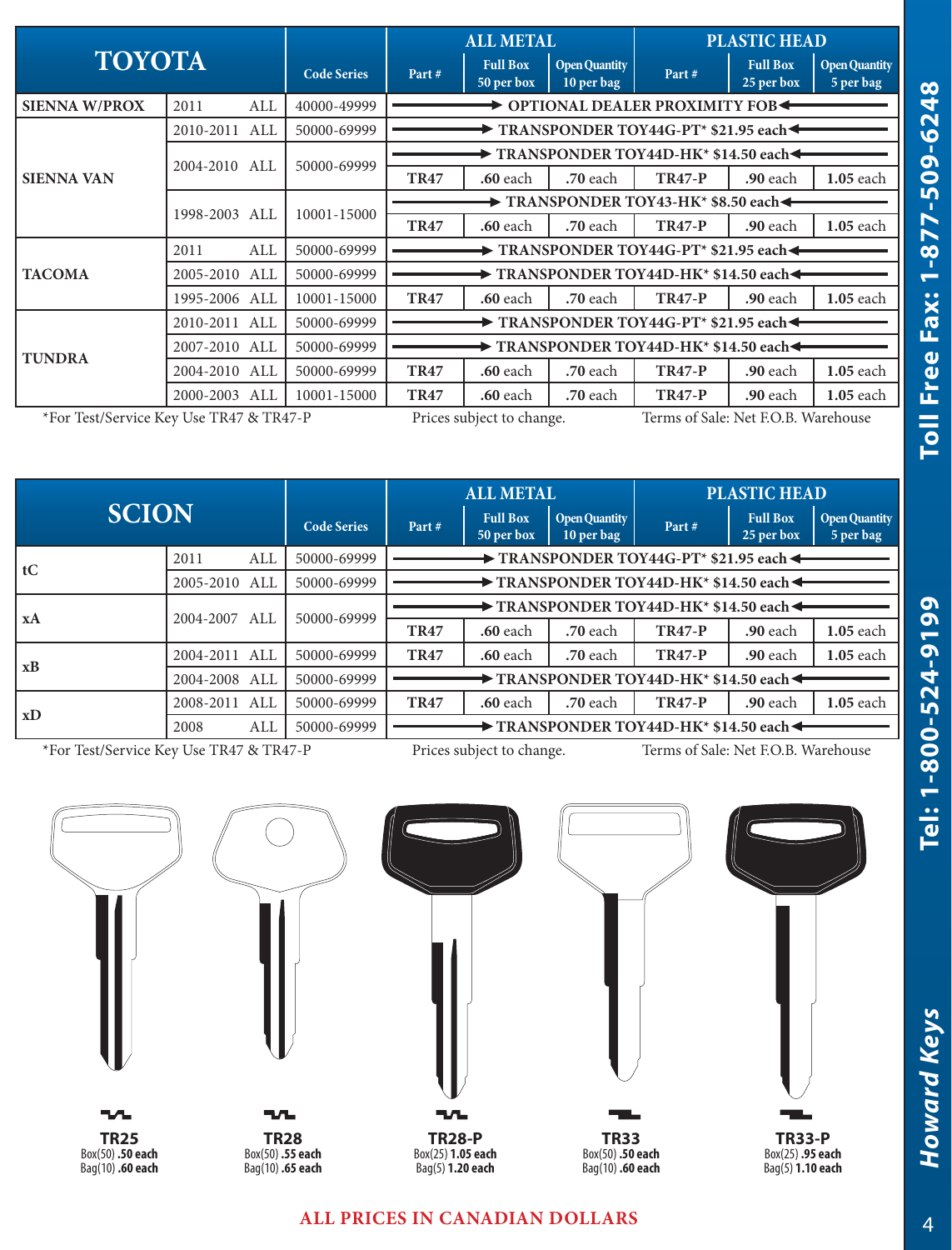

**ALL PRICES IN CANADIAN DOLLARS**